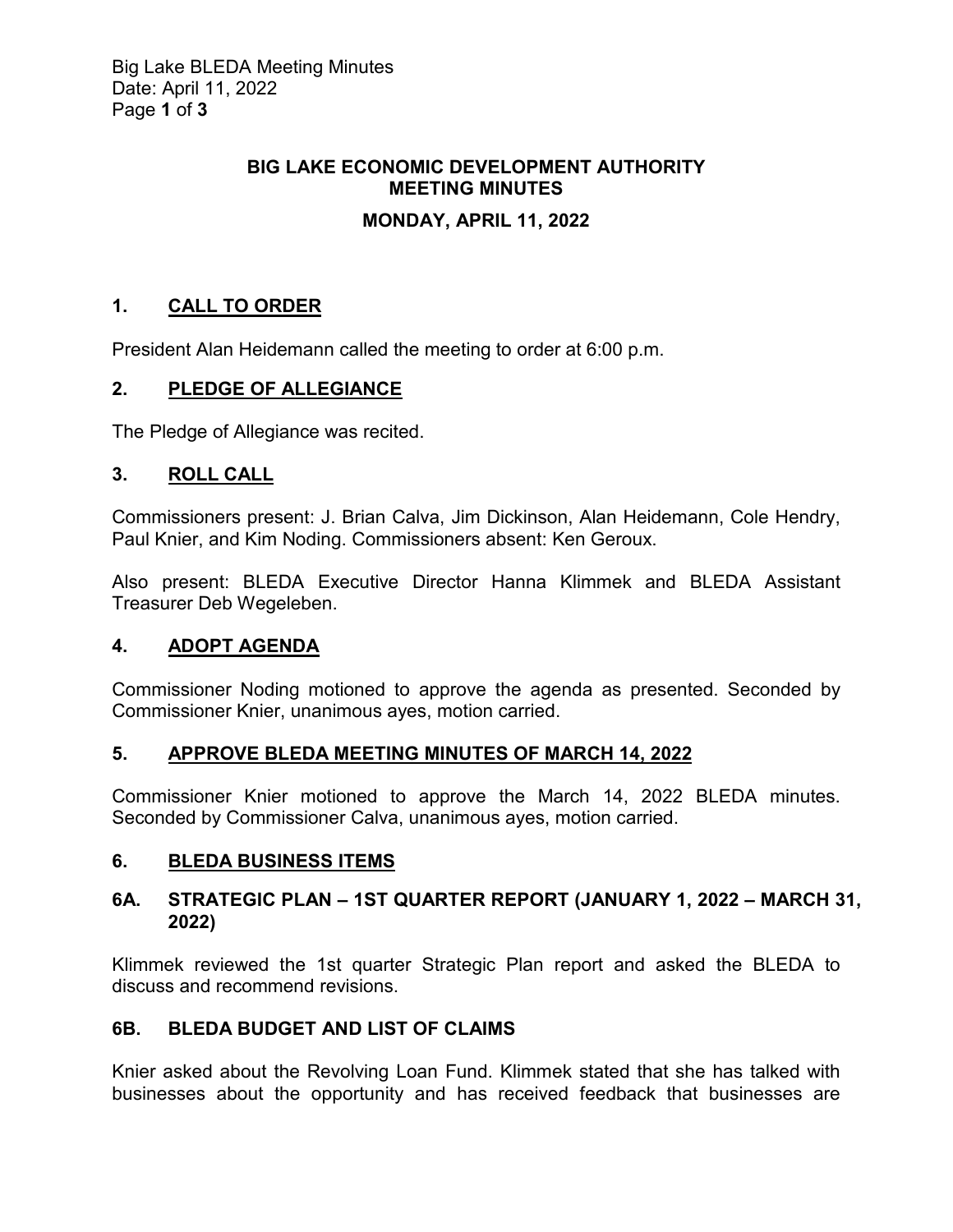Big Lake BLEDA Meeting Minutes Date: April 11, 2022 Page **2** of **3**

interested in expanding parking with a loan, but that no formal applications have been submitted. Hendry asked about the interest rate. Wegeleben stated that it is outlined within the RLF policy on the website.

Commissioner Dickinson motioned to accept the budget report and approve the BLEDA List of Claims for March 2022 as presented. Seconded by Commissioner Noding, unanimous ayes, motion carried.

#### **6C. COMMUNITY DEVELOPMENT DEPARTMENT UPDATE**

Klimmek discussed the status of various projects within Community Development. This update included Housing, Commercial and Industrial, BLEDA, Planning and Zoning, Building, and Recreation and Communication.

Knier asked when the developments that are currently in the application process will break ground. Klimmek stated likely not until August or September due to the processes that they musts go through for approval. She stated that staff anticipates pressure in August and September from developments to be approved so they can break ground before the ground freezes.

Knier asked when Willy McCoy's will be opening. Klimmek stated that it was originally scheduled in May but that they will likely open around August. She also stated that they are not likely to take the name Willy McCoys as they are considering other options.

### **7. OTHER**

Commissioner Knier motioned to recess the regular session at 6:15 p.m. to go to Closed Session for Item 8A – Consider Purchase of Property (Parcel #65-408-0310, #65-408-0320, and #65-408-0230). Seconded by Commissioner Noding, unanimous ayes, motion carried.

### **8. CLOSED SESSION**

#### **8A. CONSIDER PURCHASE OF PROPERTY (PARCEL #65-408-0310, #65-408- 0320, AND #65-408-0230)**

Commissioner Noding motioned to open the Closed Session at 6:15 p.m. Seconded by Commissioner Dickinson, unanimous ayes, motion carried.

Commissioners present: J. Brian Calva, Jim Dickinson, Alan Heidemann, Cole Hendry, Paul Knier, and Kim Noding. Commissioners absent: Ken Geroux. Also present: BLEDA Executive Director Hanna Klimmek and BLEDA Assistant Treasurer Deb Wegeleben.